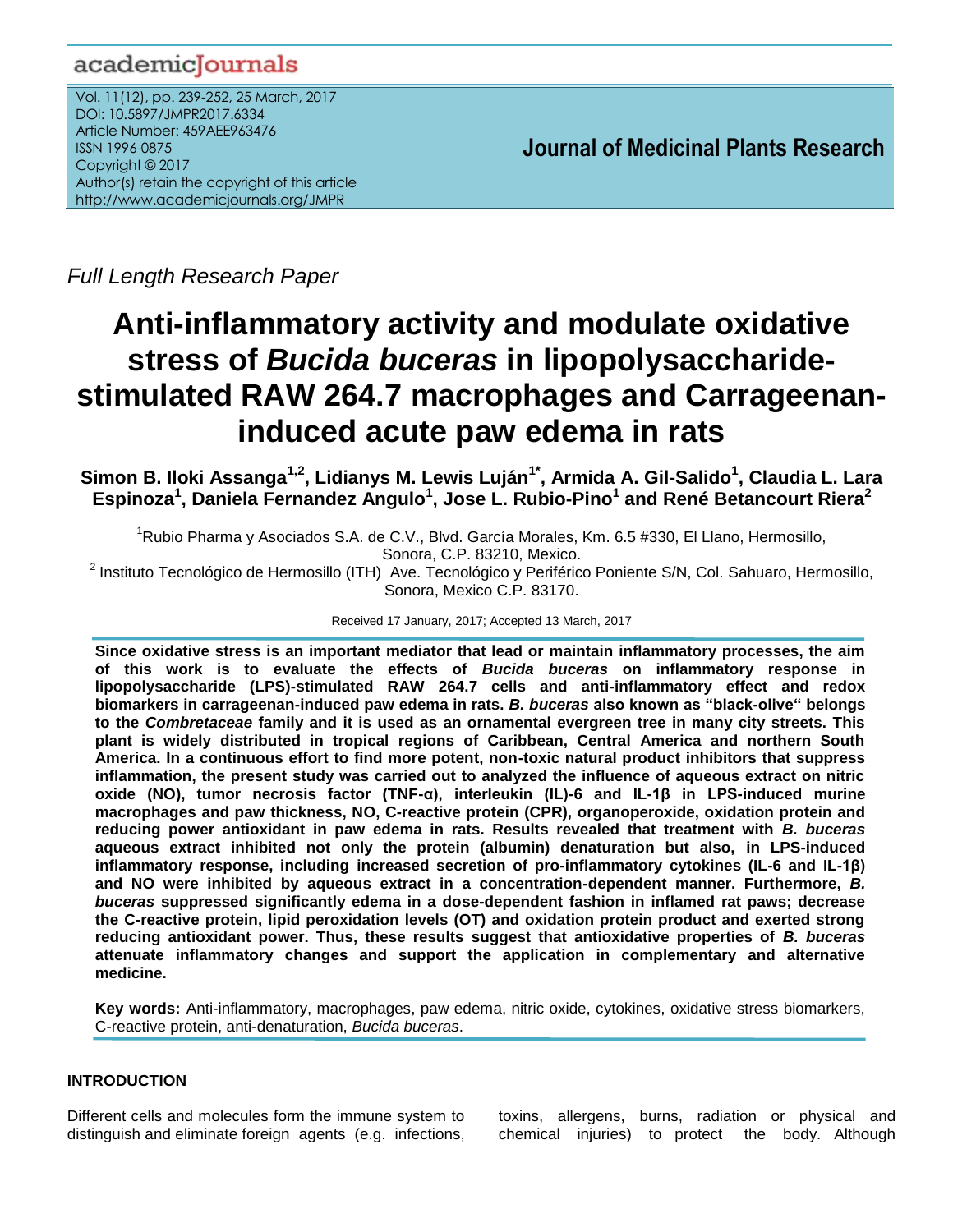inflammation is a first host immune response and a complex biological mechanism of the body to cell damage and vascularized tissue, inflammation that is uncontrolled and chronic becomes detrimental to tissues (Mueller et al., 2010; Pallarès et al., 2013; Yeh et al., 2014). During an inflammatory processes, some proinflammatory mediators are produced, among them interleukin (IL, tumor necrosis factor (TNF), interferon (INF-γ), pro-inflammatory enzymes, such as cyclooxygenase-2 (COX-2) and inducible nitric oxide synthase (iNOS) (Mueller et al., 2010).

Dysregulated inflammation is a common mechanism leading to symptoms or pathology of many illnesses such as cancer, atherosclerosis, cardiovascular and pulmonary disorders, diabetes, allergies, asthma, Alzheimer's disease, osteoporosis, arthritis, periodontal disease and many forms of autoimmunity. Pathological inflammation is treated with small molecule drugs but this strategy only deletes the main symptoms of various illnesses. However anti-inflammatory drugs rarely cure these processes and long-term treatments are often limited by drug cost and toxicity. Many phytochemicals widely distributed in human diet and medicinal plants have anti-inflammatory properties (Arts and Hollman, 2005; Haines et al., 2010; Pallarès et al., 2013; Yeh et al., 2014).

Phytochemicals have been shown to inhibit proinflammatory signaling mechanisms such as redox reactions and the nuclear factor-kappaB  $(NF-KB)$ pathway, offering promise for the management of pathological inflammation. Several anti-inflammatory drugs have an antioxidant and/or radical scavenging activity. The mechanism of inflammation injury is attributed, in part, to oxidative stress induced by production of reactive oxygen species (ROS) from activated neutrophils and macrophages. This augmented production provoke to tissue injury by damaging macromolecules and lipid peroxidation of membranes (Pallarès et al., 2013; Lewis et al., 2015). Besides, ROS extend inflammation by promoting release of cytokines such as IL-1, TNF-α and INF-γ, which stimulate additional production of free radicals. As a result ROS are important mediators that lead or maintain inflammatory processes and, consequently, their neutralization by antioxidants and radical scavengers can attenuate inflammation (McCarty, 2004, 2011; Haines et al., 2010; Bian et al., 2012, 2013; Yeh et al., 2014).

*Bucida buceras* L*.* belongs to the family *Combretaceae* is native to Yucatan peninsula and along the coast of Mexico, Central America and northern South America to the Greater and Lesser Antilles. Plant amply cultivate for shade and ornamental use. Several scientific investigations about pharmacological active substances of this plant were found. *B. buceras* has demonstrated antimicrobial activity against different pathogens and cyto-toxicity against various human tumor cell lines (Mahlo et al., 2010, 2013).

Very recently, we have discovered antioxidant and oxygen free radical scavenging effects of crude extracts from *B. buceras* using different radical generating systems (superoxide, nitric oxide and diphenylpicrylhydrazyl (DPPH) radical). The anti-inflammatory activity of many plants is related to the antioxidant property. Taking into account the former finding, we decided to evaluate the potential anti-inflammatory activity of *B. buceras* aqueous extract *in vitro* LPSstimulated macrophages RAW 264 cell culture and *in vivo* model carrageenan-induced rat paw edema.

# **MATERIALS AND METHODS**

#### **Preparation of aqueous extract**

*B. buceras* leaves collected in Hermosillo, Sonora, Mexico were dried and ground mechanically into fine powder. The powdered plant materials (50 g) were extracted with distilled water (350 mL) by boiling for 30 min. The solutions were filtered and the solvent was removed under vacuum at 40°C using a rotary evaporator. The dry aqueous extract was kept in a vacuum desiccator until use. Stock solution of 100 mg/mL (w/v) was obtained by dissolving aqueous extract in DMSO and was kept at -20°C until use.

#### **Anti-denaturation activity**

The reaction mixture (5 mL) consisted of 0.2 ml of egg albumin from fresh hen's egg (OVA), 2.8 ml of phosphate buffered saline (PBS, pH 6.4) and 2 ml of varying concentrations (0.76, 1.56, 3.12, 6.25, 12.5 μg/mL) of the test *B. buceras*. Similar volume of doubledistilled water served as control reported by Dey et al. (2011). Thereafter the mixtures were incubated at 37±2°C in an incubator (Binder) for 15 min and then heated at 70°C for 5 min. After cooling, their absorbance was measured at 660 nm (Thermo Scientific Multiskan Spectrum). Acetylsalicylic acid (15 μg/mL) was used as reference drug. The percentage inhibition of protein denaturation was calculated by using the following formula:

% Inhibition of denaturation = (Abs of control - Abs of extract) / Abs of control

The extract concentration for 50% inhibition  $(IC_{50})$  was determined form dose response curve by plotting percentage inhibition with respect to control against treatment concentration.

#### **Propagation of the RAW 264.7 cell line**

RAW 264.7 macrophage cells (ATCC) were maintained in Dulbecco´s modified eagle´s medium (DMEM from Sigma Aldrich) supplemented with 5% fetal bovine serum (FBS from Sigma

\*Corresponding author. E-mail: lidianyslewis@rubiopharma.com, lidianys1@yahoo.es.

Author(s) agree that this article remain permanently open access under the terms of the Creative Commons [Attribution](http://creativecommons.org/licenses/by/4.0/deed.en_US)  License 4.0 [International](http://creativecommons.org/licenses/by/4.0/deed.en_US) License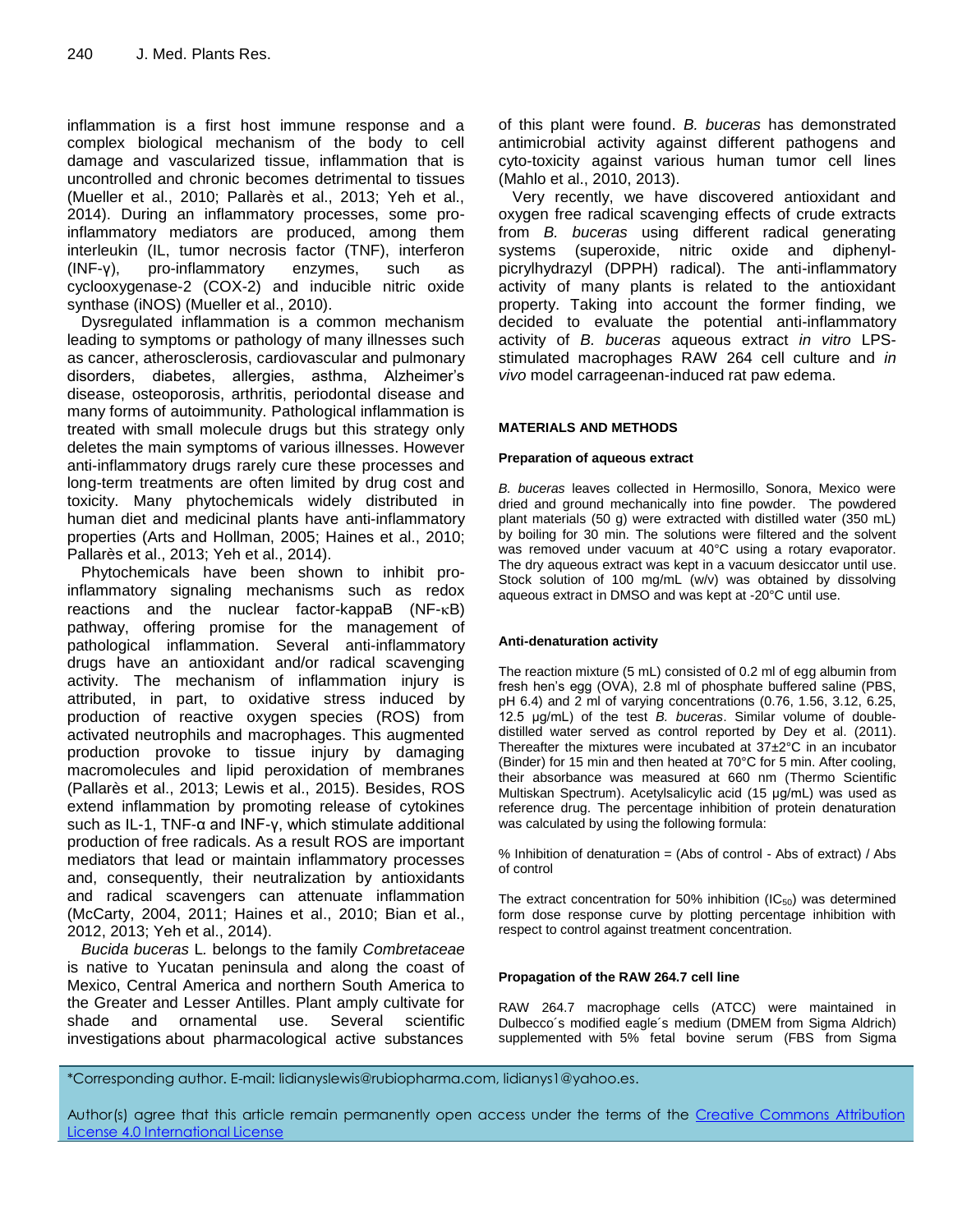Aldrich), 2 mM L-glutamine (Sigma Aldrich) and 100 units mL<sup>-1</sup> penicillin/streptomycin antibiotic mixture (Sigma Aldrich). Cells were incubated at  $37^{\circ}$ C in humidified air containing  $5\%$  CO<sub>2</sub>. The cells were adherent and they reached confluence within 72 h. Confluent flasks were scraped with cell scraper.

#### **Assessment of the viability of the cell line**

The viability of the RAW 264.7 cell line after propagation was determined using the trypan blue exclusion technique. For this, cells were harvested using a cell scraper and they were centrifuged at 1800 rpm/10 min (Sigma) to a plug the resuspended in DMEM medium. Five microliters (5 μL) of the cell suspension was then mixed with forty-five microliters (45 μL) of trypan blue (5%). The total number of cell was counted using a hemocytometer and those that were stained dark blue (indicating dead cells) were identified for determination of viability.

#### **Determination of anti-inflammatory activity**

To examine the effect of aqueous *B. buceras* extract on inflammation, we use macrophages stimulated with lipopolysaccharide (LPS: Escherichia coli, serotype 011:B4). RAW 264.7 cells were seeded at a density of 5  $\times$  10<sup>4</sup> cell per well in 12 well plates and incubated for 24 h at 37°C. On the following day LPS and interferon-γ (INF-γ) were added at final concentration of 1 μg/mL and 0.004 μg/mL, respectively. At the moment, test substances (*B. buceras*) in < 0.1% DMSO solution in DMEM were added to final concentrations of 50, 100, 200, 400 μg/mL. The cells were then incubated for a further 24 h at 37°C. On the third day (48 h), the media was removed and centrifuged at 1800 rpm to remove cells; the supernatant was aliquoted and use in immunoassay for IL-6, IL-1β and TNF-α and nitrite oxide (NO) production. Cells, which were not treated with LPS/ INF-γ, served as a negative control and cells incubated with DMSO and LPS/ INF-γ served as control, dexamethasone at 40 μg/mL served as positive control.

#### **Measurement of cytokine concentrations**

The production of IL-6, IL-1β and TNF-α in 100 μL of cell supernatant each were determinate by a commercially available ELISA kit assay according to the manufacturer´s protocol (R&D Systems). All incubation steps were performed at room temperature. The optical density at 450 nm was measured with microplate spectrophotometer reader Thermo Scientific. Standard curves were calculated within each ELISA assay in order to determine the concentration of the secreted cytokines.

#### **Colorimetric assay for nitric oxide (NO) production**

Nitric oxide amounts were measured in the cell culture supernatants obtained after activation with LPS/ INF-γ in the absence and presence of extract and plasma of rats carrageenan-induced. NO production was measured using Griess reagent [1:1 mixture (v/v) of 1% sulfanilamide (in 60% of acetic acid) and 0.1% naphthylethylenediamine dihydrochloridein], and the optical density was measured using microplate spectrophotometer reader Thermo Scientific at 550 nm. A standard curve of sodium nitrite (μg/mL) was used to find the concentrations of nitrites produced (Green, 1982).

#### **MTT assay**

The colorimetric assay using methyl thiazollyl tetrazolium (MTT)

was performed simultaneous with the ELISA assay. The viability of LPS/ INF-γ-stimulated cells after treatment with *B. buceras* extract was based on the mitochondrial-dependent reduction of MTT to formazan. After removing the supernatant for ELISA analysis, 10 µL of MTT solution (5 mg/mL) were added to the cells, and the cells were incubated for 4 h at 37°C. Formed formazan crystals were dissolved with  $0.05$  N HCl in isopropanol (100  $\mu$ L), and the absorbance was read at 570 nm on a microplate reader (Thermo Scientific Multiskan Spectrum), using a reference wavelength of 655 nm (Mosmann, 1983).

Percent viability = OD of *B. buceras* extract treated sample/OD of LPS/ INF-γ-stimulated cells x 100, where OD is optical density.

#### **Animals**

A total of 45 adult male Sprage-Dawley rats (125-200) g were obtained from Laboratory Animals Unit, University of Sonora, Mexico. Animals were housed in controlled conditions of temperature (22  $\pm$  2°C), humidity (40  $\pm$  2%) and light (12 h. light/dark cycle) and allowed free access to diet LabDiet chow and water *ad libitum*. Experiments were performed during the light phases of the cycle. The Animal Ethics Committee of the University of Sonora, Mexico, approved all of the experimental protocols used (No. 853).

For the anti-inflammatory activity and oxidative stress indicators animals were divided into six groups with five animals in each group: Group 1 (extract 1) received dose of 250 mg/kg of body weight, p.i, of *B. buceras*; Group 2 (extract 2) dose of 125 mg/kg, p.i; Group 3 (extract 3) dose of 62.5 mg/kg, p.i, while Group 4 (Carrageenan control) at 1%; Group 5 (PBS control) and Group 6 (standard drug) received the nonsteroidal anti-inflammatory drug (NSAID) Nimesulide at dose of 4 mg/kg, p.i.

#### **Carrageenan-induced paw edema in rats**

Paw edema induced by subcutaneous injection of λ-carrageenan into the right hind paw of rats, as was described previously by Hussein et al. (2012). The anti-inflammatory effect of aqueous *B. buceras* extract was evaluated by decrease in percentage of inhibition of the paw thickness. In this study, six groups (n=5 rats for each groups) were employed. Three groups were pretreated with different doses 62.5, 125 and 250 mg/kg, p.i. of the *Bucida* extract for 3 days consecutively. The negative control (not induced with inflammation by carrageenan) received an equivalent volume of vehicle (Buffer phosphate saline-PBS), and the positive control group received the drug nimesulide-suspension (UL-Flam-ULTRA) at dose of 4 mg/kg, p.i.

After pretreatment with *B. buceras* aqueous extract, vehicle or nimesulide, the rats were injected subcutaneously with (0.1 mL/paw) 1% carrageenan in PBS. After the carrageenan injection, the paw thickness was measured at several time points (0, 3, 5 24 h) using a Dial Caliper (0-150 mm/0.02 mm). The paw thickness was determined at 0 h  $(C_0)$ : left paw thickness without Carrageenan injection and 3, 5, 24 h after Carrageenan injection  $(C_t)$ . Measure of paw edema was expressed as the mean paw thickness  $\pm$  S.D. The percentages of inhibition compared to negative controls (Carrageenan-inflammation) were calculated according to the following formula:

$$
\% Inhibition = \frac{(C_t - C_o)_{(Carrageenan)} - (C_t - C_o)_{Treated group}}{}
$$

$$
\frac{\% \text{ Inhibition} = \frac{1}{100}}{(C - C) \cdot \text{C}} \times 100
$$

$$
(\mathsf{C}_{\mathsf{t}}\text{-}\mathsf{C}_{\mathsf{o}})_{(\mathsf{Carrageenan})}
$$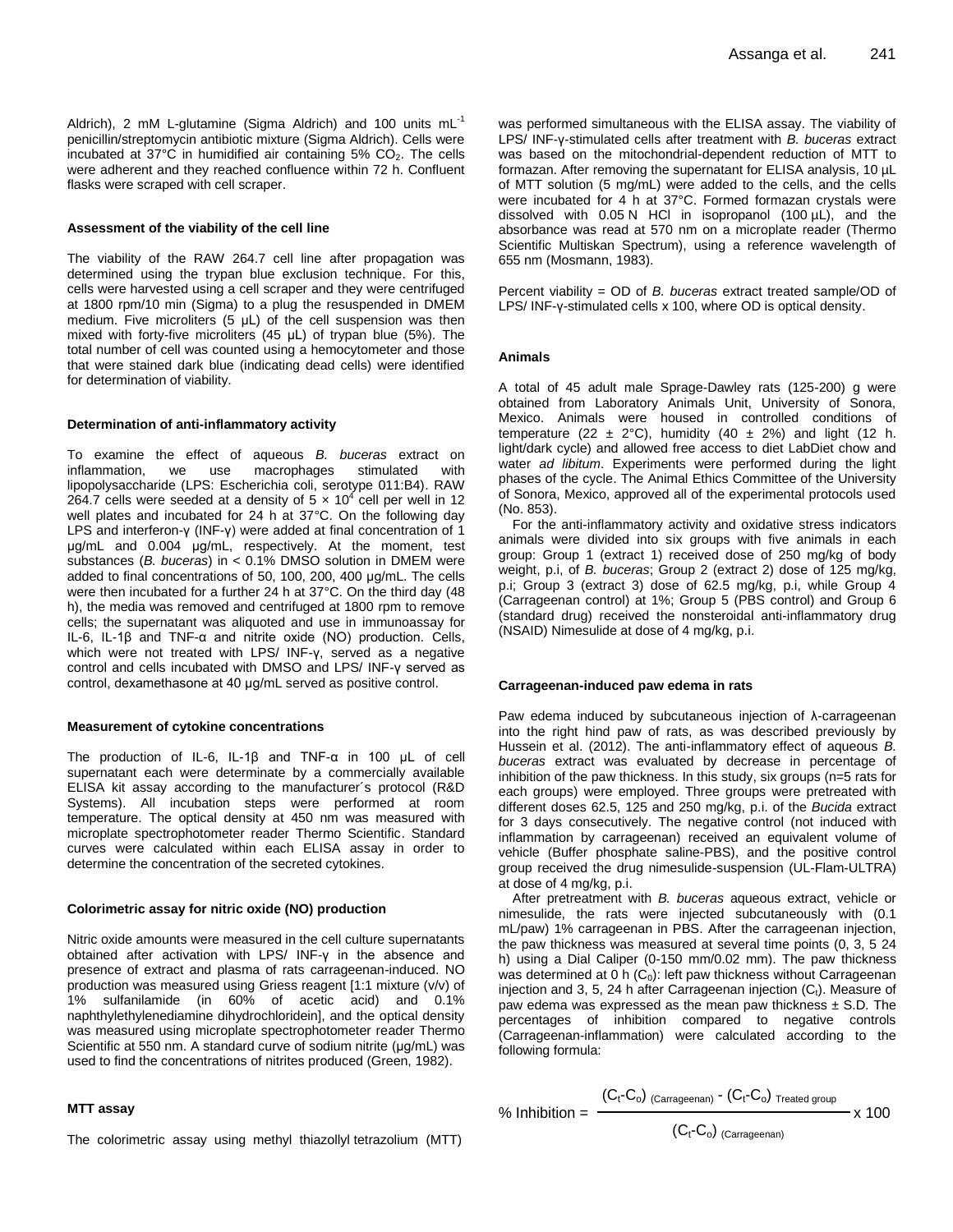#### **Preparation of blood serum samples**

Five hours after carrageenan injection, the rats were anesthetized with sodium Pentobarbital 40 mg/kg p.i and the blood were collected by cardiac puncture in heparinized tubes. The blood was centrifuged at 1800 rpm for 10 min (4°C), the plasma was aliquoted and store at -20°C until use.

#### **Qualitative determination of C-Reactive protein (CRP)**

At 50 μL of samples to be tested were added 50 μL of the CRPlatex reagent. The mixture was extended over the entire surface of the circle with a stirrer on a mechanical rotator 80-100 r.p.m for 2 min (PCR-Turbilatex, SPINREACT). The presence or absence of visible agglutination immediately after removing the slide from the rotator is defined as a positive result. Positive and negative controls are used as a comparative pattern for a better result interpretation.

#### **Measurement of biochemical test to evaluate oxidative stress**

Organic peroxide and hydrogen peroxide concentration was measured using oxidation of ferrous ion to ferric ions by hydroperoxides under acid conditions. The ferric ions binds with the indicator dye xylenol orange (3,3´-bis (N,N-di(carboxymethyl) aminomethyl)-0-cresolsulfone-phatein, sodium salt) to form a stable coloured complex, which can be measured at 560 nm (Gil et al., 2003). Briefly, at 50 μL of serum were added 500 μL of reagent solution [100:1 mixture (v/v) of 125 μM xylenol orange and 25 mM ferrous ammonium sulfate (in 20% of sulfuric acid) and incubated for 30 minutes to room temperature. The total organoperoxide were determined by comparisons to the hydrogen peroxide standard curve, and the results were expressed as (μM).

Advanced oxidized protein product (AOPP) concentration was determined in serum based on spectrophotometric detection in an adapted microassay system using chloramine-T as a standard and measure optical density at 340 nm. The results were expressed as μM chloramine T equivalents (Witko-Sarsat et al., 1998).

The total antioxidant was estimated in serum using the Ferric Reducing Antioxidant Power (FRAP) microassay based on the reduction of a ferric-2, 4, 6-tripyridyl-s-triazine complex (Fe<sup>3+</sup>-TPTZ) to the ferrous form  $(Fe^{2+}-TPTZ)$  (Benzie and Strain, 1996). The FRAP reagent was prepared in acetate buffer (pH 3.6), 10 mM 2,4,6-tripyridyl-s-triazine (TPTZ) solution in 40 mM HCl and 20 mM iron (III) chloride solution in proportions of 10:1:1 (v/v), respectively. The FRAP reagent was prepared fresh daily. 5 μL of samples test diluted with 20 μL of distilled water were added to 150 μL of FRAP reagent. The absorbance of the mixture was measured using microplate spectrophotometer reader Thermo Scientific at 595 nm after 4 min. The standard curve was prepared by iron (II) sulfate solution, and the results were expressed as μM Fe (II).

# **Statistical analysis**

Experimental results are expressed as the means  $\pm$  SD from experiments carried out in at five experiments independent in triplicate. A multifactorial analysis of the variance (ANOVA), statistical significance and Pearson's correlation coefficient were performed in NCSS, 2007. P values <0.05 were regarded as significant by Tukey multiple-range test. Graphs were generated using Origin 8 software and the error bars represent the SD.

# **RESULTS**

*In vitro* anti-denaturation of oval-albumin (OVA) was used

to evaluate the anti-inflammatory effect of *B. buceras* in this research. The result shown a concentration dependent inhibition of protein (albumin) denaturation by the aqueous extract (0.76 to 12.5  $\mu$ g/mL), an IC<sub>50</sub> value of 3.92 μg/mL for reduction of albumin denaturation was found (Figure 1). Acetylsalicylic acid at the concentration of 15 μg/mL used as positive control (drug) showed inhibition of protein denaturation, however, the effect of acetylsalicylic acid was less effective concentration compared with *B. buceras*.

The effect of treatment with various concentrations of *B. buceras* (50-400 μg/mL) on lipopolysaccharideinduced nitric oxide production was studied in RAW 264.7 macrophages. After incubation, macrophages without LPS produced low level of nitrite in medium (Figure 2). After stimulation with LPS for 24 and 48 h, nitrite concentration in medium increased remarkable, reaching values of 1.05  $\pm$  0.20 and 2.86  $\pm$  0.47 ( $\mu$ g/mL) respectively. Nitric oxide levels can increase rapidly within minutes to hours in response to a potent exogenous inducer (LPS) of the inducible nitric oxide synthase (iNOS) during inflammatory stimuli as well as by endogenous inducers such as cytokines TNF-α and IL-1β.

The cell viability in the presence of 50 - 400 μg/mL of extract and/or LPS+INF-γ for 24 and 48 h was evaluated by MTT assay (Figure 3 inset). *B. buceras* at the concentrations of  $\leq 400$  µg/mL did not influence the cell viability and the cytotoxic effect ( $\approx$  20%) was at level of LPS. When the cells were treated with different concentration (50-400 μg/mL) of *B. buceras* significantly inhibited the nitrite production a dose-dependently in both times treatment (24 and 48 h), but the inhibition effect was greater at 24 h. The  $IC_{50}$  values determined for the reduction of NO production were 222.76 and 298.61  $\mu$ g/mL at 24 and 48 h, respectively. The IC<sub>50</sub> values of the *B. buceras* within the nontoxic concentration range suggest that the inhibition action seems to be mediated interaction of extract with NO and not cytotoxic property of extract.

As a positive control, cells were incubated with the steroidal anti-inflammatory drug dexamethasone. A slight reduction of NO level was observed when incubating cells with 40 μg/mL of drug despite dexamethasone inhibit the expression of iNOS. Notably *B. buceras* at 400 μg/mL significantly reduced the NO content by more efficient than Dexamethasone drug.

Since the results indicated that test extract inhibited NO production we also evaluated the cytokine levels in response to treatment with *B. buceras* (Figure 4). In addition to NO, proinflammatory cytokines are important mediators of inflammatory responses. This study indicates that after LPS and/or LPS+ IFN-γ stimulus, TNF-α increased significantly relative to the basal control levels and this raise was more marked at 48 h. On the other hand, TNF-α in LPS-stimulated cells and treated with *B. buceras* extract at 24 h not reveled inhibition but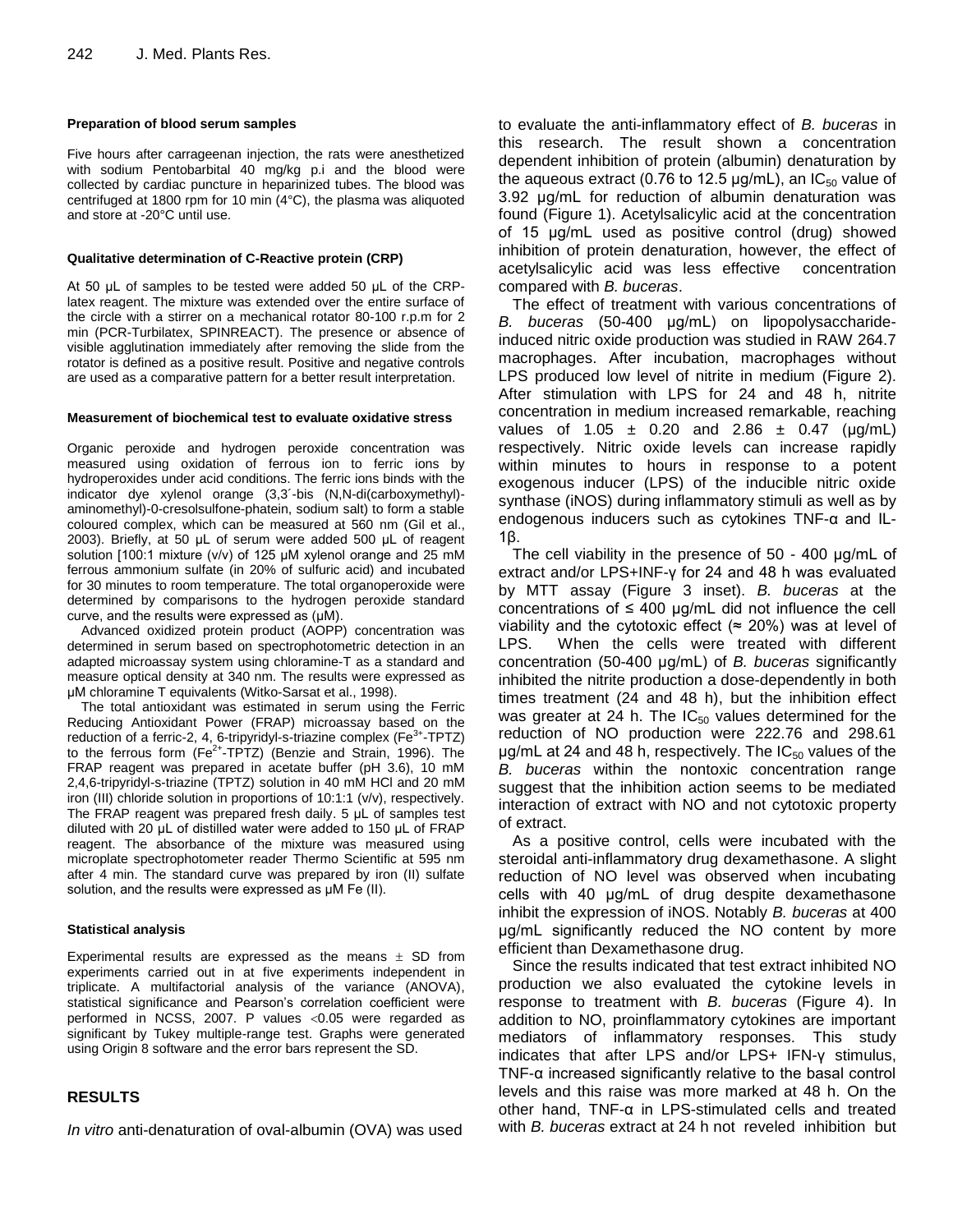

**Figure 1.** Effect of *Bucida buceras* on inhibition of ovalbumin denaturation (OVA). *Bucida buceras* (0.76 to 12.5 μg/mL Acetylsalicylic acid (ASA-15 μg/mL) was used as drug. Data are presented as mean ± S.D (n=5). Different letters indicate significant differences (p<0.05).

surprisingly increased in a concentration-dependent manner compared with the LPS control cells at 48 h. Dexamethasone drug control (40 μg/mL) did not inhibit TNF-α level.

The treatment of RAW 264.7 cells with endotoxin LPS caused a significant increase in the production of Interleukin 6 (IL-6) at 24 and 48 h reaching values of 477.50 and 1735.77 pg/mL respectively. IL-6 production was significantly and dose-dependently reduced by *B. buceras* at 24 h. An  $IC_{50}$  (242.95  $\mu$ g/mL) could only be determined for the reduction of IL-6 production at 24 h. Nevertheless, as observed in Figure 5 *B. buceras* in 400 μg/mL did not show complete inhibition of IL-6 at 48 h compared to inhibition (>50%) in concentrations 50-200 μg/mL.

The mouse macrophage-like cell line Raw 264.7 was used for investigated the influence of LPS and LPS+ IFNγ stimulus and inhibiting effect of *B. buceras* on IL-1β production. When macrophages were stimulated with the combination of LPS (1 μg/mL) and INF-γ (4 ng/mL), IL-1β level was similar to LPS alone at 24 and 48 h. In the presence of *B. buceras* concentration of IL-1β was

decreased in dose-dependent manner at 48 h compared with that of LPS-treated RAW 264.7 cells. The incubation of stimulated macrophages with 200 μg/mL of *Bucida* extract markedly reduces the IL-1β production by almost 50% at 48 h similar to dexamethasone drug.

# **Carrageenan-induced acute paw edema in rats**

The anti-inflammation activity of *B. buceras* in acutephase inflammation (carrageenan edema) was conducted. The time-dependent curve shows that the paw size increased till 5 h  $(7.00 \pm 0.82 \text{ mm})$  after carrageenan injection and remained elevated thereafter 24 h (Figure 6). In control group rats, which received injection of PBS induced in paw thickness of  $3.69 \pm 0.24$ mm over 5 h (data not shown).

Pretreatment with *B. buceras* aqueous extract (62.5, 125 and 250 mg/kg, p.i.) for 3-day and 5h after carrageenan significantly ( $P < 0.05$ ) inhibited the paw edema in a dose-dependent manner, as shown in Figure 7. *B. buceras* treated at 250 mg/kg resulted in a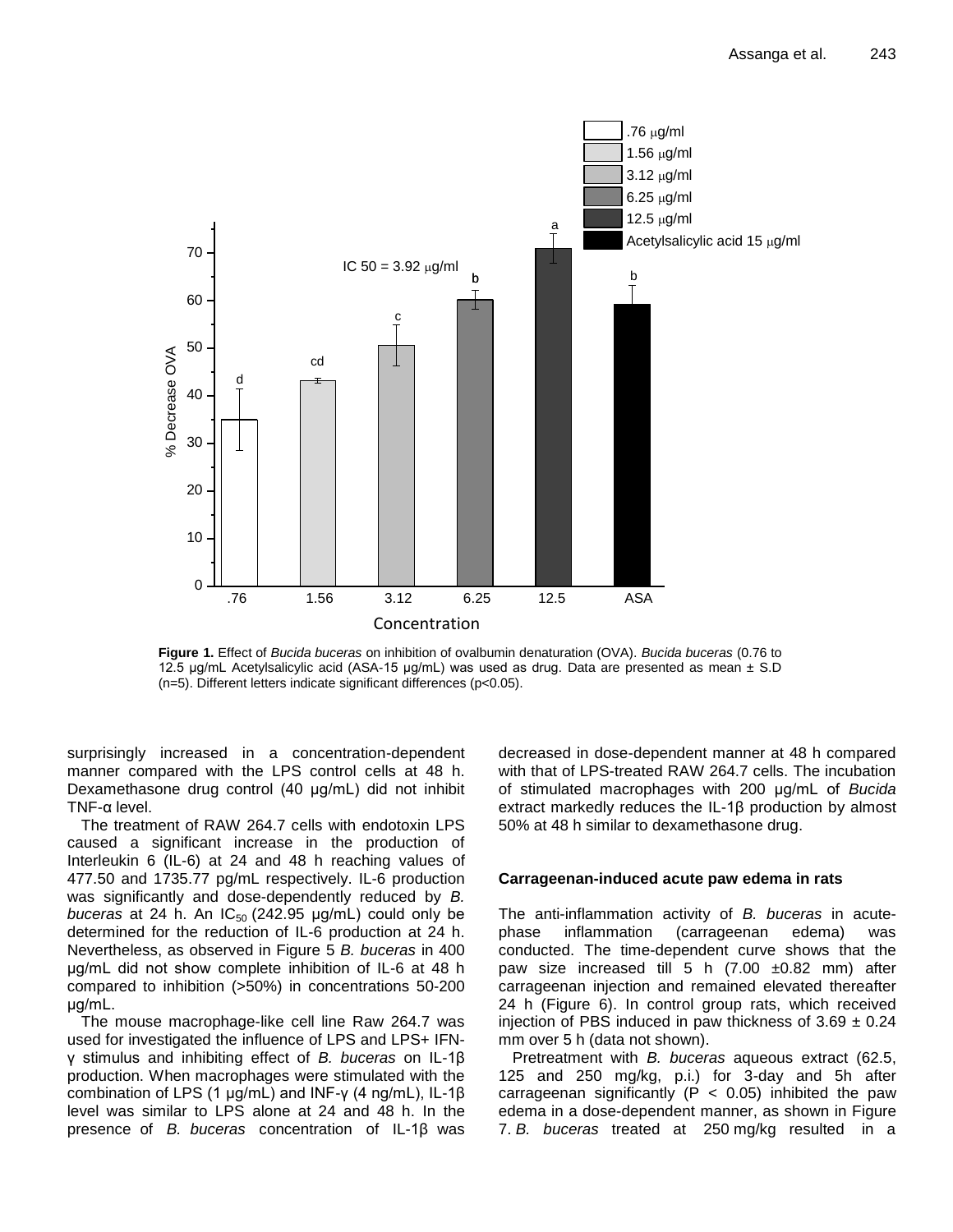

**Figure 2.** Influence of *Bucida buceras* on NO production by RAW 264.7 macrophages exposed to LPS at 24 and 48 h. Cells were incubated with aqueous extract of *B. buceras* (50, 100, 200 and 400 μg/mL, stimulated with LPS alone (0.1 μg/mL) and LPS (1 μg/mL) + IFN-γ (4 ng/mL) and dexamethasone drug (40 μg/mL). NO production was measured by the Griess reaction assay. The inset shows the cytotoxic effects of LPS, LPS/ IFN-γ, *B. buceras* extracts and dexamethasone drug control (40 μg/mL). Cell viability was measured by MTT assay. Data are presented as the mean ± S.D (n=5). Different lower case and capital letters indicate significant differences (p<0.05) at 24 and 48 h respectively. \* Asterisk indicates significant differences (P< 0.05) between 24 and 48 h.

spectacular significative (P< 0.05) inhibition of the edema  $(91.77\pm0.91)$  %) when compared to the standard drug nimesulide (51.63±7.21 %). Nimesulide (4 mg/kg, p.i.) also inhibited the increase in paw thickness but much less than *Bucida*-250 mg/kg. The effects of 62.5 and 125 mg/kg of *B. buceras* were almost similar (were not significantly different) to the NSAID Nimesulide with percentages of inhibition of 40.82±10.11 and 49.35±11.35% respectively. Total inhibition of

inflammation processes induced with carrageenan was found in *B. buceras* at 250 mg/kg.

The inhibitory activity of *B. buceras* in rats was examined by measuring the C-reactive protein (CRP), nitric oxide and oxidative stress biomarkers. After postcarrageenan injection was produced an increase in CRP production (80% positive result) compared with normal control (0% positive result). Increase amount of CRP is nonspecific but sensitive markers of the acute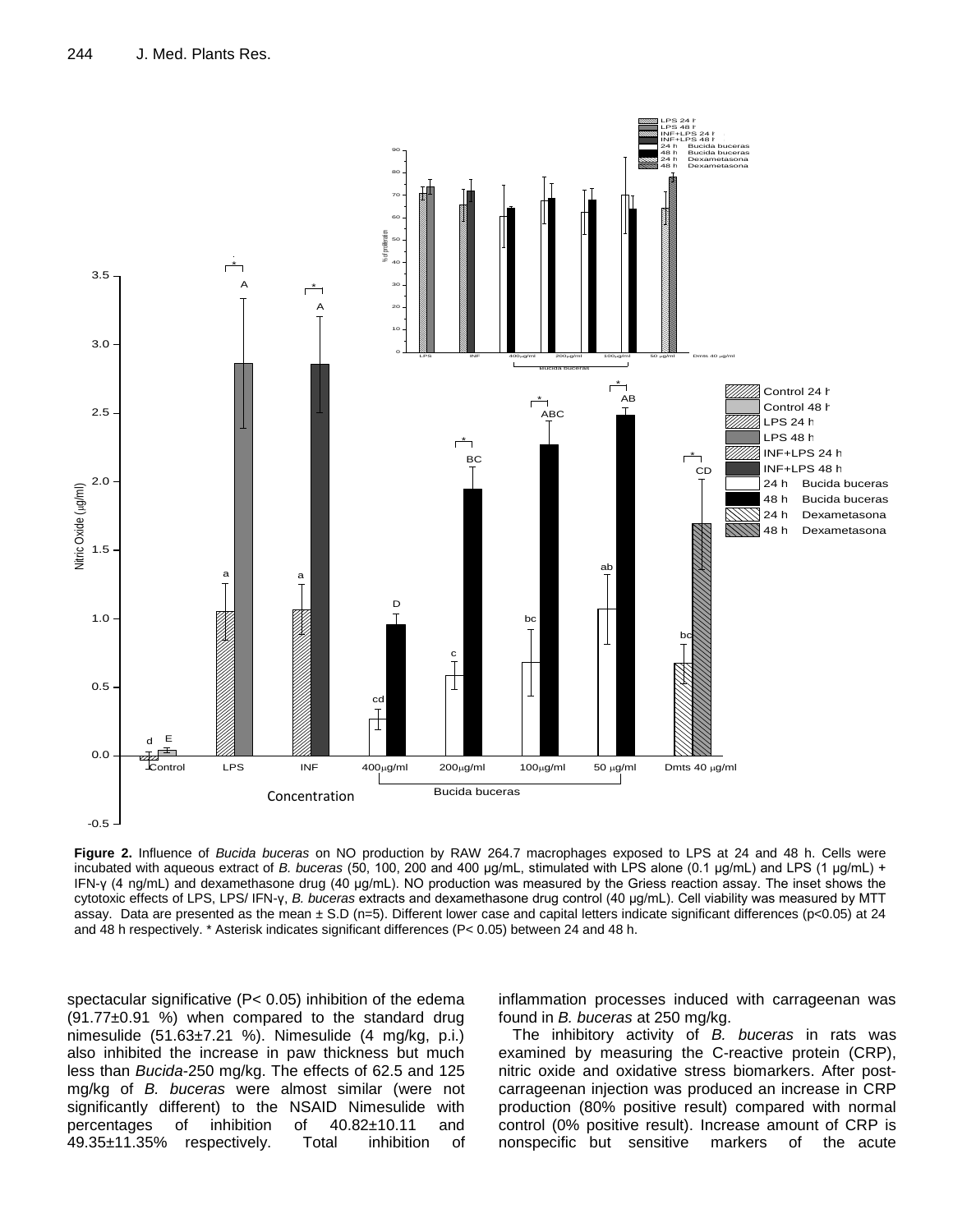

**Figure 3.** Effect of *Bucida buceras* on tumor necrosis factor (TNF-α) by RAW 264.7 macrophages exposed to LPS and LPS+INF-γ at 24 and 48 h. Cells were incubated with aqueous extract of *B. buceras* (50, 100, 200 and 400 μg/mL, stimulated with LPS alone (1 μg/mL) and LPS (1 μg/mL) + IFN-γ (4 ng/mL) and dexamethasone drug (40 μg/mL). Data are presented as the mean ± S.D (n=5). Different lower case and capital letters indicate significant differences (p<0.05) at 24 and 48 h respectively. \* Asterisk indicates significant differences (P< 0.05) between 24 and 48 h.

inflammatory response. *B. buceras* extract decrease the percentages of positive result of CRP dose-dependently (Table 1). Pretreatment of 250 mg/kg of *B. buceras* has a greater effect on reducing CRP production. This result corroborates the almost completely suppressing the edema by carrageenan for this dose of aqueous extract.

# **Effect of** *Bucida buceras* **on nitric oxide production in carrageenan induce paw edema**

The carrageenan treatment increased significantly the production of NO serum compared with those treated with PBS control, measure as nitrate over 5 h in our results (Figure 8). In contrast NO production was significantly and dose-dependently reduced by *B. buceras* respect to the carrageenan-induced paw edema. The Nimesulide drug suppressed this production almost completely (39.5% respect to carrageenan) similar to control while *B. buceras* at dose of 250 mg/kg reached an inhibition of 24.44%, being less effective than nimesulide.

In parallel with the anti-inflammatory assays, we performed biochemical markers to evaluate oxidative stress given that oxygen radical generation play an important role in the maintenance of carrageenan paw edema. Rats with carrageenan paw edema had higher serum levels of organic peroxide total (OT) and advanced oxidized protein (AOP) product concentrations than the control group. Lipid hydroperoxide total concentrations in carrageenan group showed almost 3-fold increase compared to the control (Figure 9A), while the level of oxidized serum protein was increased by 6-fold respect to the normal control group (Figure 9B).

Accumulated evidence supports the crucial role of the reactive oxygen and nitrogen species during inflammation. Our results revealed a significant increase of OT levels due to the carrageenan intervention in serum and indicate a rise of the lipid peroxidation levels in the inflammation of rats. After *B. buceras* treatment, OT biomarker was effectively reduced in a dose-dependent fashion and dose of 250 mg/kg was significantly recovered comparable to the control group. This result demonstrates that the reducing capacity of the *B. buceras* is protective to lipid peroxidation in rats subjected to oxidative stress by carrageenan-induced. The antiinflammatory response of Nimesulide was less efficient than 125 and 250 mg/kg of extracts, which reached levels of inhibition of 42.7 and 74.6% in relation to carrageenan.

Advanced oxidation protein product is not only a marker of oxidative stress, but also acts as an inflammatory mediator generated by activated neutrophils. *B. buceras*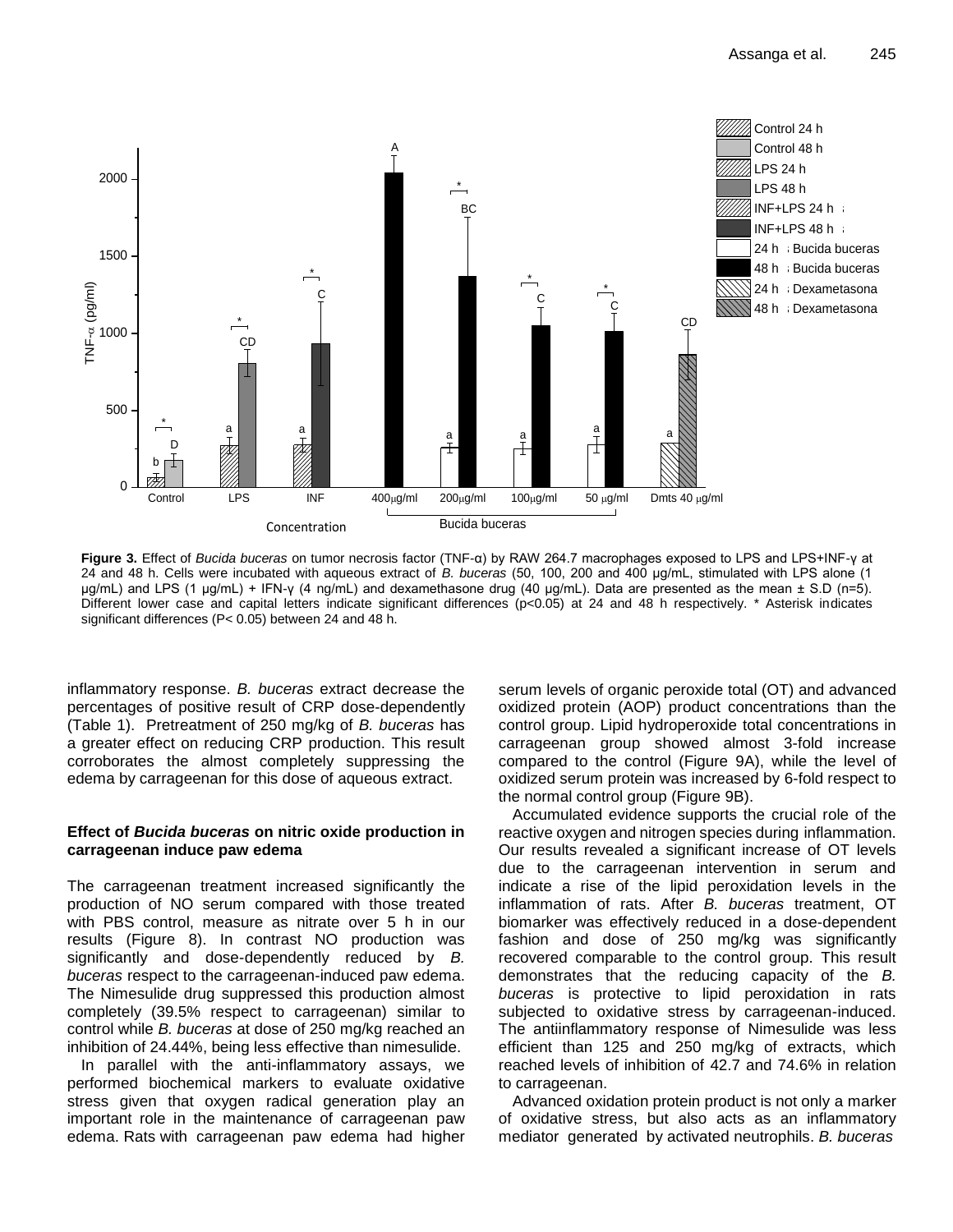

**Figure 4.** Effect of *Bucida buceras* on interleukin-6 (IL-6) y RAW 264.7 macrophages exposed to LPS and LPS+INF-γ at 24 and 48 h. Cells were incubated with aqueous extract of *B. buceras* (50, 100, 200 and 400 μg/mL, stimulated with LPS alone (1 μg/mL) and LPS (1 μg/mL) + IFN-γ (4 ng/mL) and dexamethasone drug (40 μg/mL). Data are presented as the mean ± S.D (n=5). Different lower case and capital letters indicate significant differences (p<0.05) at 24 and 48 h respectively. \* Asterisk indicates significant differences (P<0.05) between 24 and 48 h.



**Figure 5.** Effect of *Bucida buceras* on interleukin-1β (IL-1β) by RAW 264.7 macrophages exposed to LPS and LPS+INF-γ at 24 and 48 h. Cells were incubated with aqueous extract of *B. buceras* (50, 100, 200 and 400 μg/mL, stimulated with LPS alone (1 μg/mL) and LPS (1 μg/mL) + IFN-γ (4 ng/mL) and dexamethasone drug (40 μg/mL). Data are presented as the mean ± S.D  $(n=5)$ .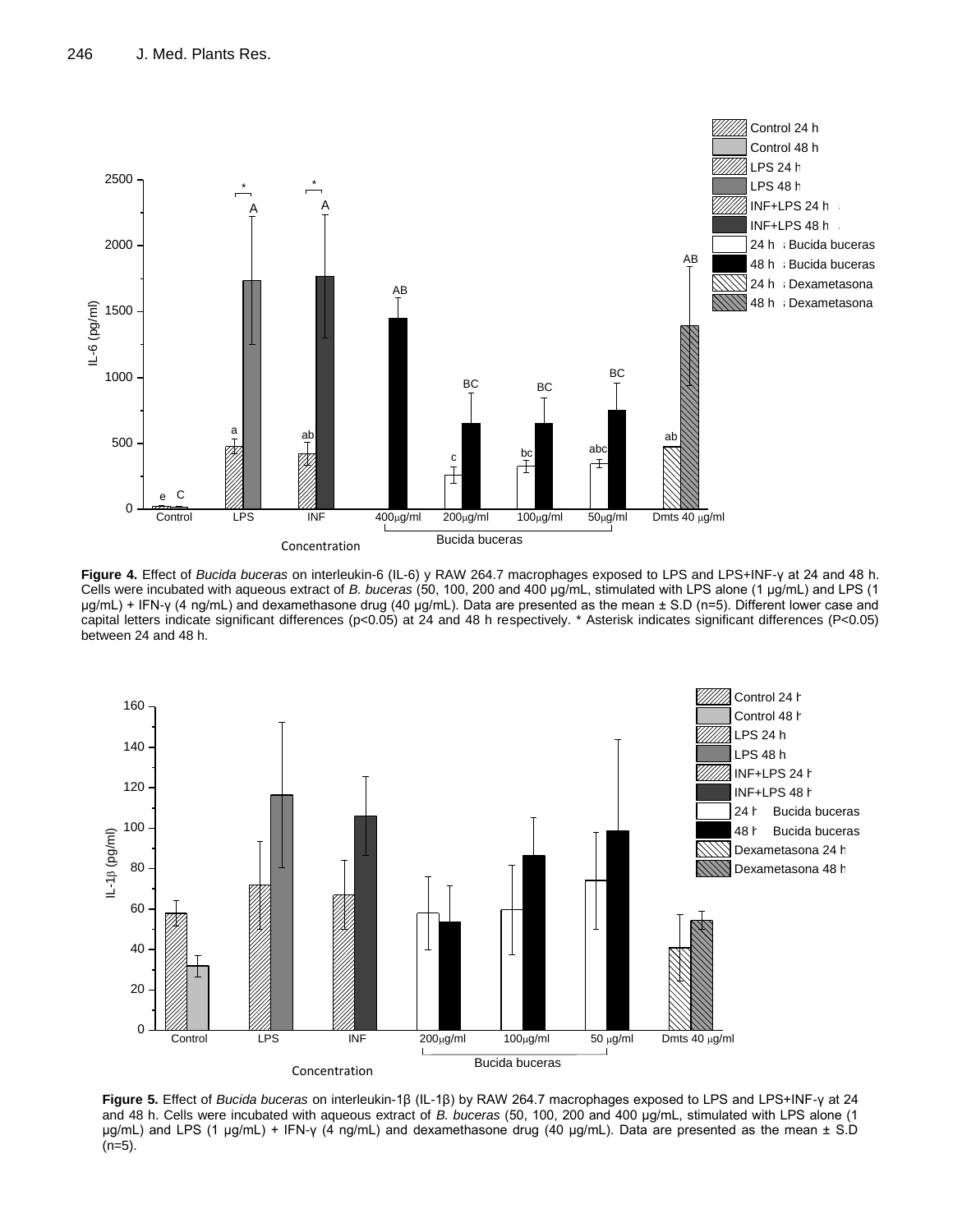

Figure 6. Paw size in acute edema in rats after carrageenan treatment at different time of subplantar injection (0, 1, 3 and 5 h). Paw thickness was measured using a caliper placed at the border of the phalanges and metatarsals. Data are expressed as the mean paw thickness  $\pm$  S.D. \* Asterisks indicate significant differences (P<0.05) at various times.



**Figure 7.** Effect of *Bucida buceras* on the footpad edema post-carrageenan injection in rats. Animals were pretreated with aqueous extract of *B. buceras* (250, 125 and 62.5 mg/kg p.c, p.i G1 to G3) for 3 days before carrageenan injection, G4 carrageenan, G7 (Nimesulide-drug control). Data are presented as the mean ± S.D (n=3). Different letters indicate significant differences (p<0.05). Numbers above bars indicate percentage of inhibitions of paw edema in each group compared with carrageenan.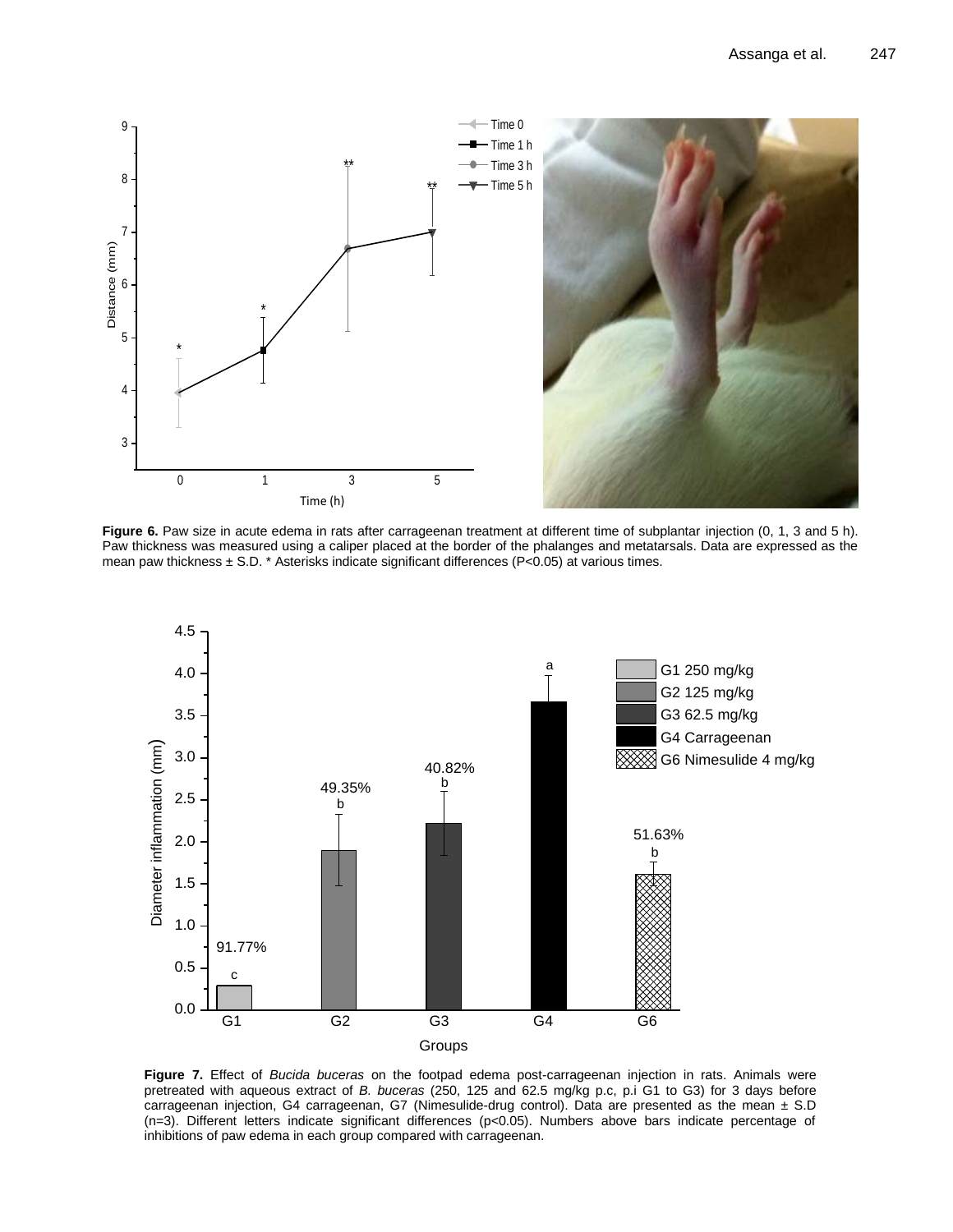

**Table 1.** Effect of *Bucida buceras* aqueous extract in the C-reactive protein positive result on carrageenan paw edema.

**Figure 8.** Inhibitory effect of aqueous extract of *Bucida buceras* on nitric oxide production in acute inflammation. Rats were pretreated with aqueous extract (250, 125 and 62.5 mg/kg p.c, p.i G1 to G3) for 3 days before carrageenan injection, G4 carrageenan, G5 PBS-control, G6 (Nimesulide-drug control). Data are presented as mean  $\pm$  S.D (n=3). Different letters indicate significant differences (p<0.05) in different groups.

a slight reduction in oxidation protein and reached 17.8% of reduction at dose of 250 mg/kg respect to Carrageenan control (Figure 9B). These values did not differ significantly from that of the carrageenan group (P>0.05). The suppressed effect of NSAID nimesulide drug was very similar with that found for the extract.

On the other hands, the ferric reducing antioxidant power (FRAP) in *B. buceras* in 250 mg/kg group was significantly higher than low doses of extracts, as well as in the controls (Figure 10). FRAP concentrations in *Bucida* extracts groups showed 2-3.5-fold higher than the controls groups. In view of the fact that pretreatment with aqueous extract was able to reduce the paw thickness (inflammation) in relation to FRAP level. The present

study revealed an irreversible highly significant correlation between paw thickness and FRAP (r=-0.909, P<0.001).

As expected, FRAP levels were significantly increased in animals pretreatment with *B. buceras*, correlations were observed between FRAP vs. OT (r=-0.786, P<0.001) and FRAP vs. NO (r=-0.536, P<0.05) but no correlation was observed between FRAP and AOPP (r=- 0.422, P>0.05).

# **DISCUSSION**

*B. buceras* is able to inhibit the denaturation of protein *in vitro.* Denaturation of tissue proteins is one of the well-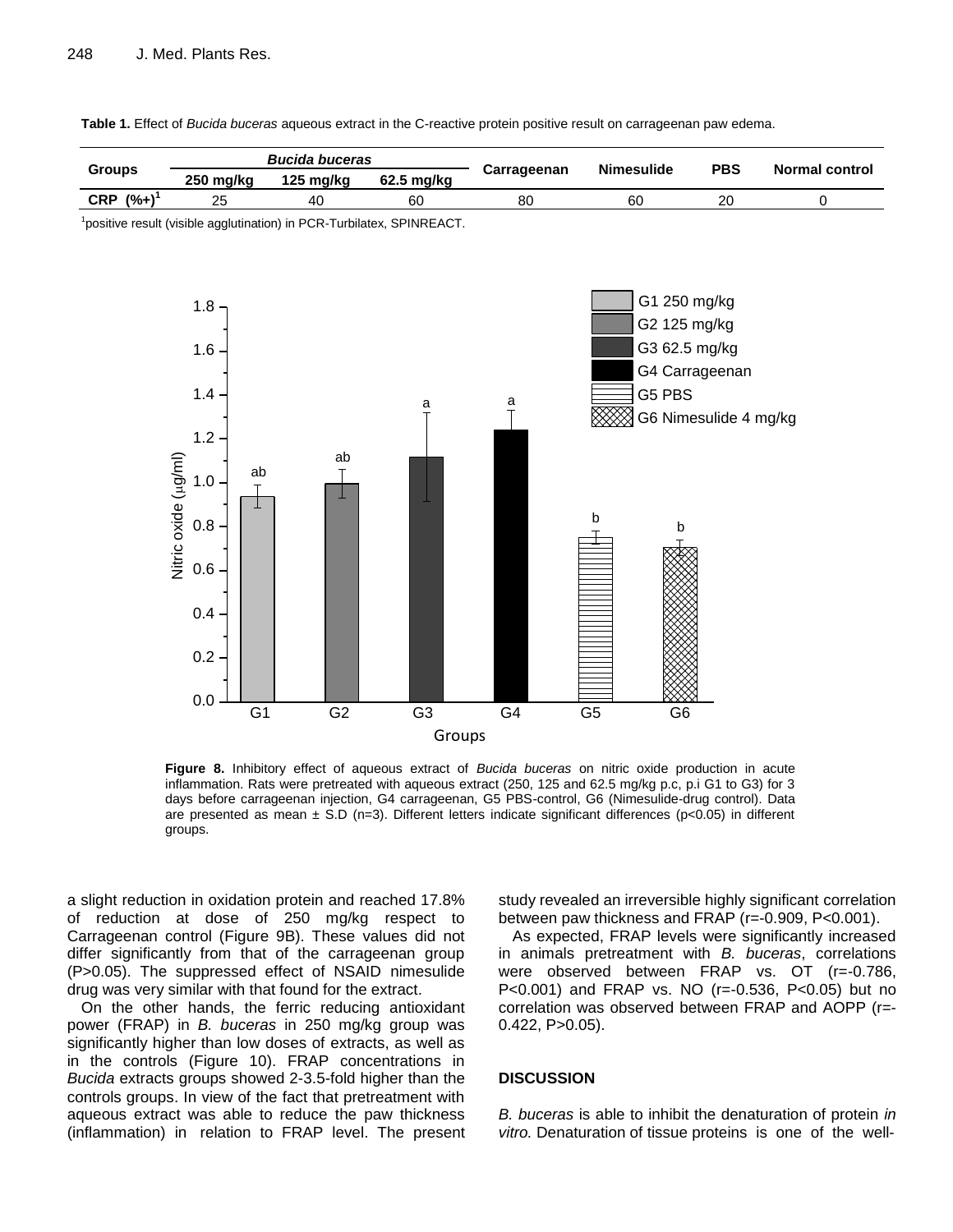

**Figure 9.** Inhibitory effects of aqueous extract of *Bucida buceras* on total organoperoxid lipid (A) and oxidation protein (B) production in acute inflammation. Rats were pretreated with aqueous extract (250, 125 and 62.5 mg/kg p.c, p.i G1 to G3) for 3 days before carrageenan injection, G4 carrageenan, G5 PBS-control, G6 (Nimesulide-drug control). Data are presented as the mean±S.D (n=3). Different letters indicate significant differences (p<0.05) in different groups.

documented causes of inflammatory and arthritic diseases. Production of auto-antigens in certain arthritic diseases may be due to denaturation of tissue proteins in vivo (Duganath et al., 2010; Dey et al., 2011; Tatti et al., 2012). In addition in mice, asthmatic were ameliorated by treatment with licorice extract via inhibition of ovalbumininduced immediate airway constriction (Ram et al., 2006). Agents that can prevent protein denaturation therefore would be worthwhile for anti-inflammatory drug

development.

In this study, LPS-stimulated macrophages as an acute inflammation model for used testing *B. buceras* extract for anti-inflammatory activity and modulates oxidative stress markers. Increased levels of NO, TNF, IL-1β and IL-6 from macrophages is a major feature of the pathophysiological manifestation of the inflammatory processes involved various diseases (Mueller et al.,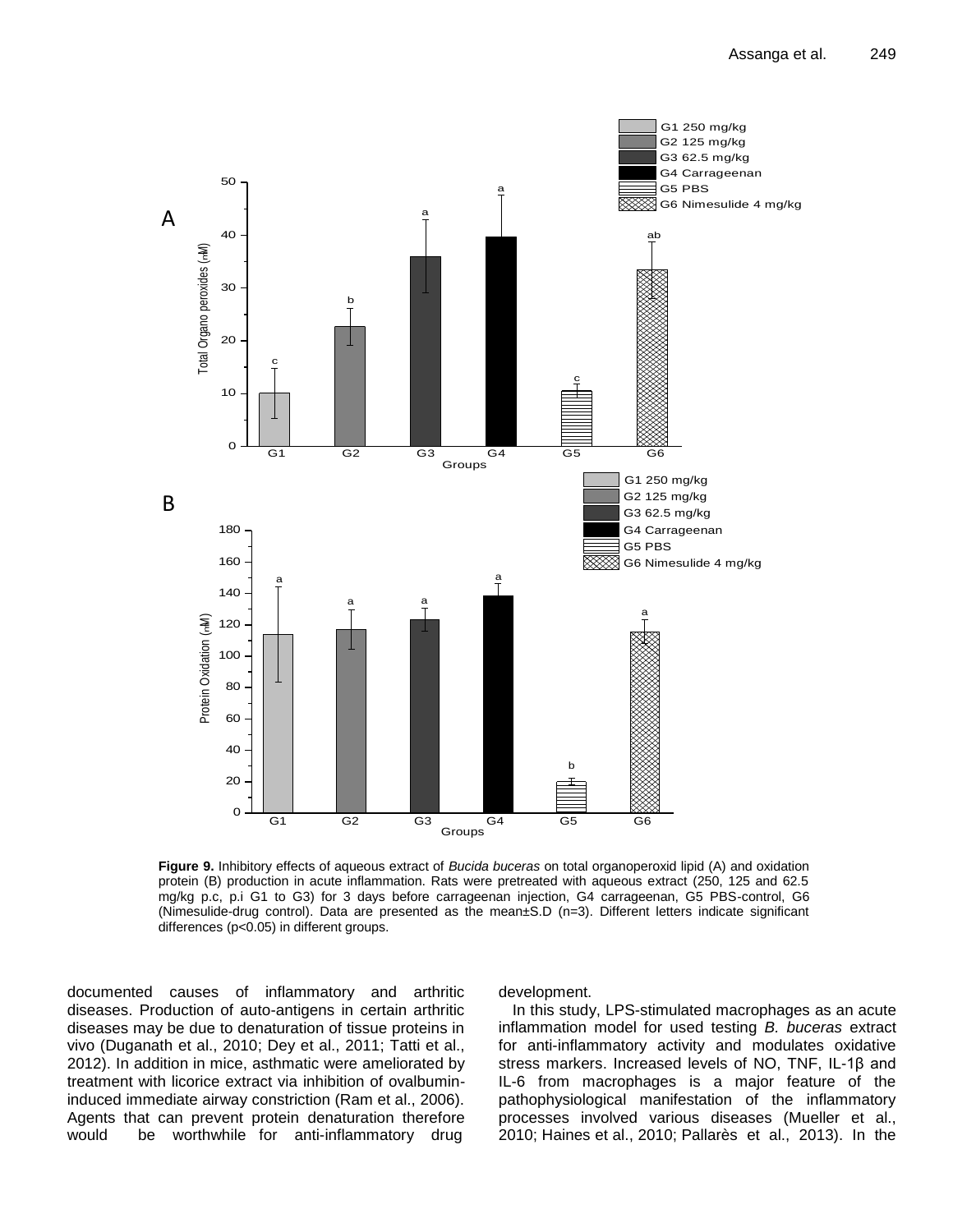

**Figure 10.** Effect of *Bucida buceras* on ferric reducing antioxidant power in carrageenan-induced paw edema in rats. Rats were pretreated with aqueous extract of *B. buceras* (250, 125 and 62.5 mg/kg p.c, p.i G1 to G3) for 3 days before carrageenan injection, G4 carrageenan, G7 (Nimesulidedrug control). Data are presented as the mean  $\pm$  S.D (n=3). Different letters indicate significant differences (p<0.05) in different groups.

interaction with macrophages, LPS induces a variety of intracellular signaling cascades leading to the release of mediators pro-inflammatory (Salvemini et al., 1993). The amount of nitrite in medium of the cells stimulated with LPS+INF-γ was maintained at level similar to the LPS alone-stimulated samples. The presence of INF-γ did not lead to further iNOS activity, which can be explained by a finding from Xie et al. (1993), who found synergism of LPS and INF-γ in iNOS induction using LPS, concentrations of 1 up to 100 ng/ml. However, at 1 μg/mL of LPS, costimulation with 50 U/ml INF-γ did not result in a significant increase in iNOS promoter activity (Obermeier et al., 1999).

The ability of *Bucida* extract to enhance TNF-α production was not correlated with the reduction in NO level in the same concentrations. A possible regulatory role of NO on cytokine production by macrophages is partly controversial. Inhibition of NO lead to decreased TNF levels in RAW 264.7 after activation by LPS+ INF-γ (Chien et al., 2008; Levy and Simon, 2009). In contrast, Eigler et al. (1995) reported that TNF-α production was increased after inhibition of iNOS. Similar result was found in pomegranate extract where the TNF-α secretion and the IL-10 secretion increased simultaneously in RAW 264.7 cells stimulated with LPS, and thus it is not clear if it increased or reduced inflammation (Mueller et al., 2010). The results of various studies have shown that NO production and expression of iNOS activity is regulated by several mechanisms, including transcriptional control such as INF-γ, LPS, IL-6 and TNF-α. Although binding to these response elements generally confers positive regulation, negative regulation also has been reported (Austeanaa and Ross, 2001).

Oxidants such as superoxide, hydroxyl radicals, hydrogen peroxide and hypochlorous acid are formed at sites of inflammation, and appear to contribute to the tissue damage in some acute and chronic inflammatory diseases. *B. buceras* has powerful antioxidant properties. It was able to scavenge free radical (DPPH), NO and  $O_2$ radicals (IC<sub>50</sub>= 7.82, 27.29 (NPS), 163.92  $\mu$ g/mL respectively (Iloki et al., 2015). In this study would indicate that the inhibition of the paw edema could be due to its antioxidative and oxygen free radical scavenger properties. Edema is one of the fundamental actions of acute inflammation and is an essential parameter to be considered when evaluating compounds with potential anti-inflammatory activity (Hussein et al., 2012).

*B. buceras* leaves contain varying amount of polyphenols particularly flavonoids. We found that *Bucida* extract contains gallic acid, catechins, aesculetin, rutin and quercetin. The anti-inflammatory effect may be due to synergistic effect rather than a single constituent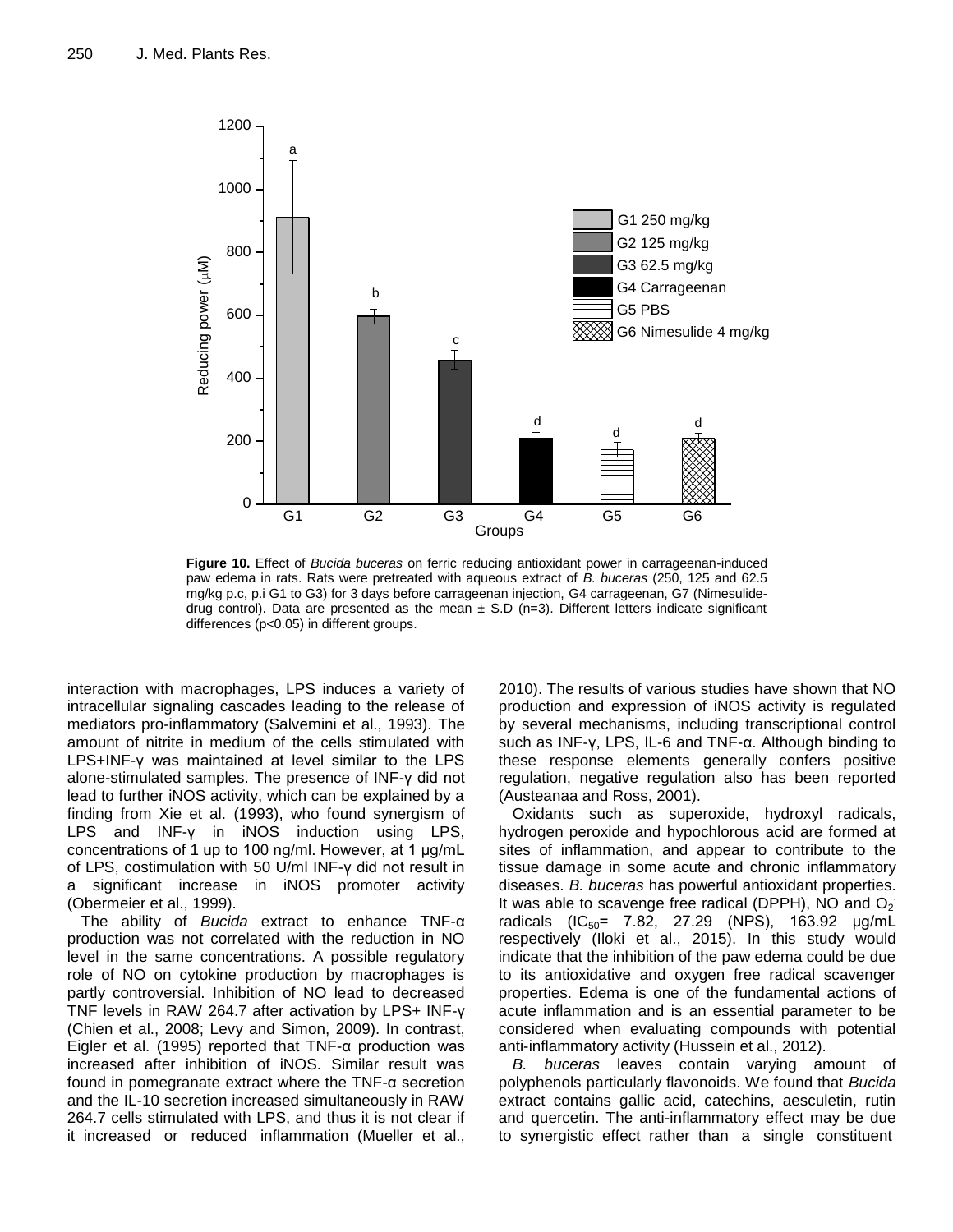Welton et al. (1986) demonstrated that quercetin and kaempferol inhibited cyclooxygenase-2 in rat peritoneal macrophages while catechin weakly inhibits cyclooxygenase-2 but a very high concentration (100 μM) (Noreen et al., 1998). Flavonols such as kaemperol, quercetin, morin and myricetin were found to better lipoxygenase inhibitors than flavones. Quercetin and catechins coupled their inhibitory action on TNF and IL-1β to an enhanced release of the anti-inflammatory cytokine IL-10 (Arts and Hollman, 2005; Santangelo et al., 2007).

Several doses of *Bucida* extract were used to ascertain if their effects could be dose-dependent and to assess which can be the most effective. Considering that the range intake of phenolic compounds in various human populations can be reach 25-1000 mg/day (Palláres et al., 2013), the dose of 62.5 mg/kg used in rats could be considered a low-moderate dose due to it is raw extract.

Changes in acute phase proteins reflect the presence and intensity of inflammation. In this study we found that *B. buceras* decreased the C reactive protein levels in serum in all doses, with the dose of 250 mg/kg reaching maximum activity. The lower dose of extracts decreased the CRP levels, similar to Nimesulide drug (4 mg/kg). IL-1, TNF-α, IL-6 modulates the production of most acute phase proteins in inflammatory reactions. Only, IL-6 stimulates the synthesis of C-reactive protein. *B. buceras* at different concentrations reduced the amount of CRP in serum, and the decrease suggests that *Bucida* extract has an anti-inflammatory activity by inhibiting the secretion of interleukin-6. This fact has great potential for recommending that natural *B. buceras* produce higher activity effect than NSAID nimesulide drug.

Recent papers suggest that AOP is not only a marker of oxidative stress, but also acts as an inflammatory mediator. Advanced oxidation protein products (AOPP) are markers of protein oxidation as a result of the action of free radicals generated by activated neutrophils and involved in inflammation (Alderman et al., 2002). Previous studies have showed that carrageenan-induced inflammation in rats increased the production of AOPP in serum. We have also shown that *B. buceras* slight decreased the levels.

Here we show that pretreatment of *B. buceras* results in an increase in the total antioxidant power. Phenolic compounds are a major contributor of antioxidant activity. Our previous studies in phytochemical analysis of different *Bucida* extracts showed the presence of carotene, triterpenoids, saponnin, phenols (tannin and flavonoids) that possess antioxidant and anti-inflammatory activities. The variability of active compounds present in *Bucida* extract is responsible for the marked increase in the reducing power. Terra et al., 2007 reported that the anti-inflammatory activity of grape seeds correlates positively with its radical activity and its total phenolic content. Other studies have shown that Bucida buceras extract is high in phenolic compounds and radical

scavenging activity, and it is highly likely that phenolic compounds in Bucida buceras contribute to the antiinflammatory activity.

# **Conclusions**

This work demonstrated that *B. buceras* attenuated *in vitro* and *in vivo* anti-inflammatory effect in a LPSstimulated macrophage and in an acute inflammation models. The mechanisms underlying this protective effect include (1) reduction of protein (albumin) denaturation; (2) decrease in nitric oxide and proinflammatory cytokines, such as IL-6 and IL-1β production; (3) inhibition of C reactive protein levels and the paw edema size; (4) diminution of lipid peroxidation and orgonoperoxide content and (5) elevation in reducing antioxidant power. Experimental findings support the potential use of *B. buceras* as a therapeutic agent for treating inflammatory diseases and support the application in complementary and alternative medicine.

# **CONFLICT OF INTERESTS**

The authors have not declared any conflict of interests.

# **ACKNOWLEDGEMENTS**

This work was partly supported by funds from the National Council of Science and Technology of Mexico (CONACYT).

# **REFERENCES**

- Alderman JJ, Shah S, Foreman JC (2002). The role of ad- vanced oxidation protein products in regulation of dendritic cell function. Free Radic. Biol. Med. 32:377-385.
- Arts IC, Hollman PC (2005). Polyphenols and disease risk in epidemiologic studies. Am. J. Clin. Nutr. 81(1):317-325..
- Bian Q, Gao S, Zhou J, Qin J, Taylor A, Johnso EJ, Tang G, Sparrow JR, Shang F (2012). Lutein and zeaxanthin supplementation reduces photooxidative damage and modulates the expression of inflammation-related genes in retinal pigment epithelial cells. Free Radic. Biol. Med. 53:1298-1307.
- Conforti F, Sosa S, Marrelli M, Menichini, F, Statti GA, Uzunov D, Tubaro A, Menichini F, Loggia RD (2011). *In vivo* anti-inflammatory and in vitro antioxidant activities of Mediterranean dietary plants[. Nat.](https://www.ncbi.nlm.nih.gov/pubmed/22164777) Prod. [Commun.](https://www.ncbi.nlm.nih.gov/pubmed/22164777) 6(10):1441-4.
- Chien TY, Chen LG, Lee CJ, Lee FY, Wang CC (2008). Antiinflammatory constituents of Zingiber zerumbet. Food Chem. 110(3):584-589.
- Dey P, Chatterjee P, Chandra S, Bhattacharya S (2011). Comparative in vitro evaluation of anti-inflammatory effects of aerial parts and roots from Mikania scandens. J. Adv. Pharm. Technol. Res. 1(6):271- 277.
- Duganath N, Kumar SR, Kumanan R, Jayaveera KN (2010). Evaluation of anti-denaturation property and anti-oxidant activity of traditionally used medicinal plants. Int. J. Pharm. Biol. Sci. 1(2):1-7.
- Gil L, Martínez G, González I, Tarinas A, Álvarez A, Giuliani R, Tápanes R, León OS (2003). Contribution to characterization of oxidative